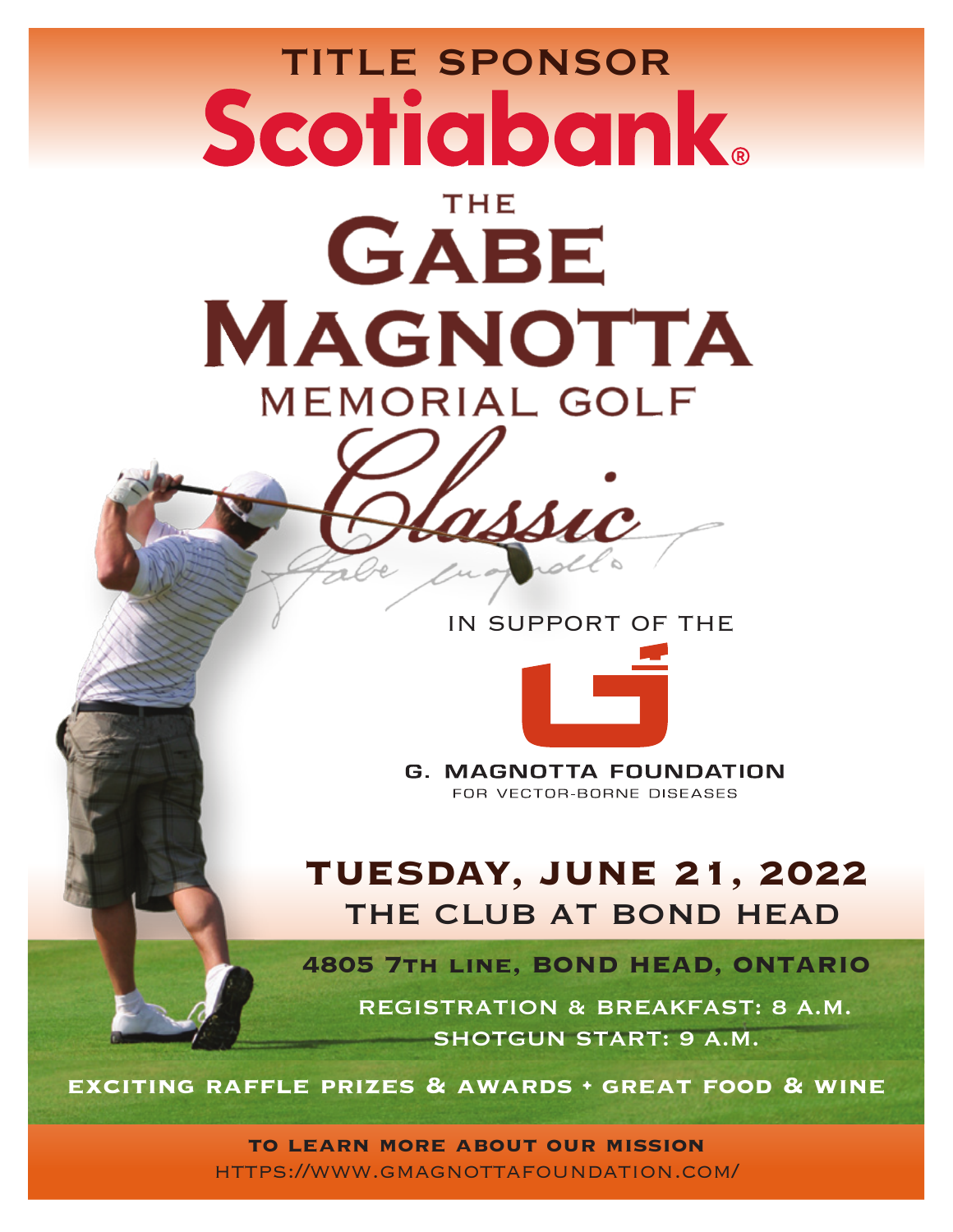



The G. Magnotta Foundation is named in memory of Gabe Magnotta, co-founder of Magnotta Winery, who passed away after a lengthy and courageous battle with Lyme Disease.

Like so many Lyme patients in Canada, Gabe didn't have answers from anyone for a very long time about his illness. His family learned first hand the difficulties Canadians face in receiving an immediate and accurate diagnosis.

Every day, more and more families begin their frightening struggle to find answers and proper treatment for their loved ones. The G. Magnotta Foundation will establish a central place for Canadians to turn to by conducting critical research that will lead to better testing and treatment.

## **TITLE SPONSORSHIP & GOLF PACKAGE - SOLD OUT!** ~ ONLY 1 AVAILABLE ~ \$20,000

Golf package for two (2) teams of four (4) including golf cart, breakfast, barbecue lunch and premium steak dinner featuring Magnotta's 100% Ontario wines.

- Your corporate logo on OFFICIAL TITLE SPONSOR sign included in every golf cart.
- Your corporate logo on tournament golf balls.
- Sponsorship of lunch and dinner including signage featuring your corporate logo.
- Sponsorship of practice range and driving range including signage.
- Your corporate logo and sponsorship acknowledgement on our websites and social media channels.
- Your corporate logo on all tournament signage, including exclusive sponsorship of Ball Toss Contest.
- Hole sponsorship with tee markers as well as larger tee signage.
- Opportunity to host a table or booth during registration and dinner to promote your company and services.
- Your company announced as a Title Sponsor during lunch and dinner ceremony.
- Golfer's gift for each player.

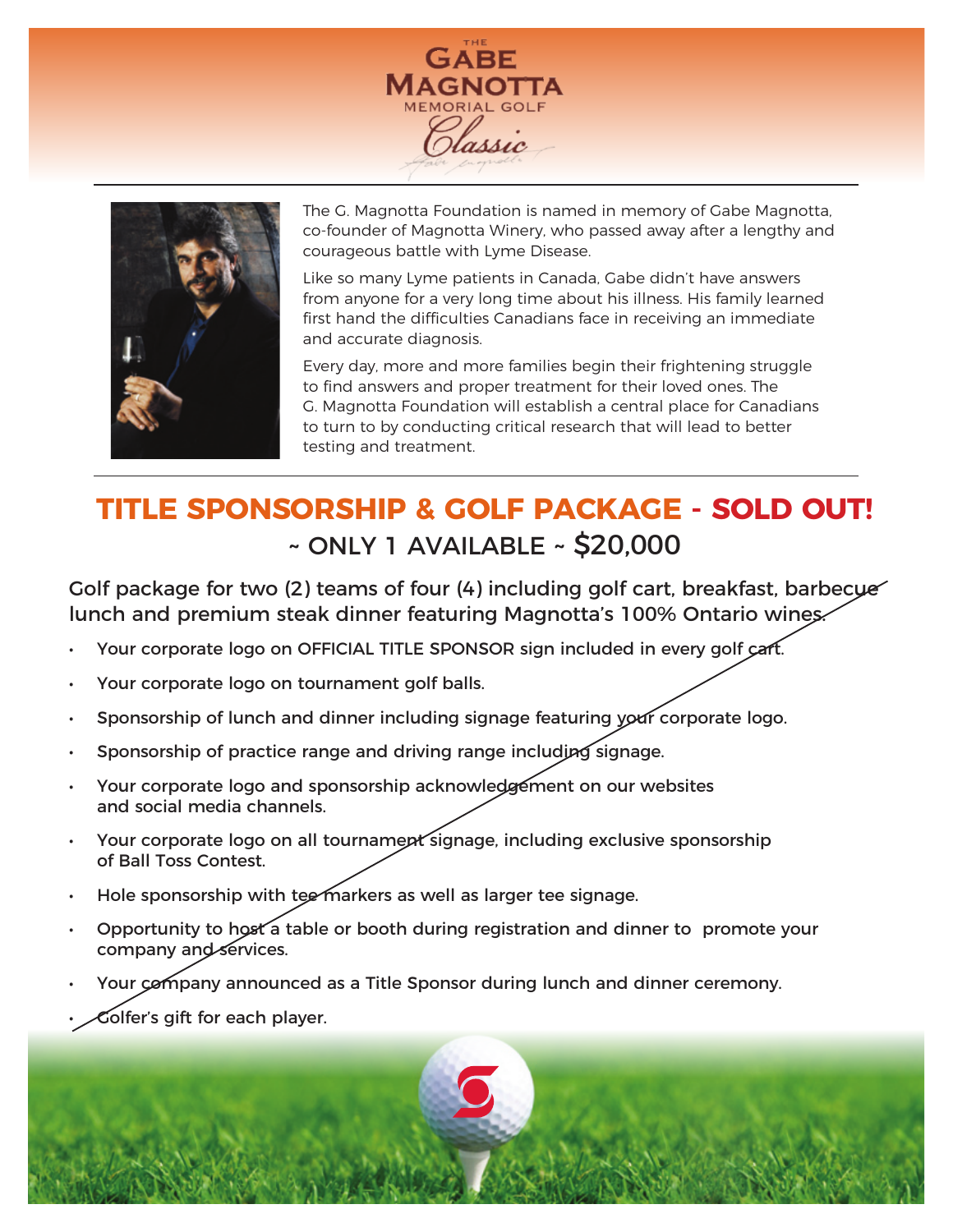#### **GOLD SPONSORSHIP & GOLF PACKAGE** ~ \$12,000 ~

Golf package for one (1) team of four (4) including golf cart, breakfast, barbecue lunch and premium steak dinner featuring Magnotta's 100% Ontario wines.

- Your corporate logo and sponsorship acknowledgement on our websites and social media channels.
- Your corporate logo on all tournament signage.
- Hole sponsorship and tee signage.
- Opportunity to host a table or booth at a tee to promote your company and services.
- Your company announced as a Gold Sponsor during lunch and dinner ceremony.
- Golfer's gift for each player.

#### **SILVER SPONSORSHIP & GOLF PACKAGE** ~ \$6,000 ~

Golf package for one (1) team of four (4) including golf cart, breakfast, barbecue lunch and premium steak dinner featuring Magnotta's 100% Ontario wines.

- Your corporate logo and sponsorship acknowledgement on our websites and social media channels.
- Your corporate logo on all tournament signage.
- Hole sponsorship and tee signage.
- Your company announced as a Silver Sponsor during lunch and dinner ceremony.
- Golfer's gift for each player.

#### **CORPORATE SPONSORSHIP & GOLF PACKAGE** ~ \$2,500 ~

Golf package for one (1) team of four (4) including golf cart, breakfast, barbecue lunch and premium steak dinner featuring Magnotta's 100% Ontario wines.

- Your corporate logo and sponsorship acknowledgement on our websites and social media channels.
- Golfer's gift for each player.

#### **TWOSOME GOLF PACKAGE** ~ \$1,200 ~

Golf package for one (1) team of two (2) including golf cart, breakfast, barbecue lunch and premium steak dinner featuring Magnotta's 100% Ontario wines.

• Golfer's gift for each player.

#### **INDIVIDUAL GOLF PACKAGE** ~ \$650 ~

Golf package for one (1) player including golf cart, breakfast, barbecue lunch and premium steak dinner featuring Magnotta's 100% Ontario wines.

• Golfer's gift for single player.

### **CONTEST HOLE SPONSORSHIP OPPORTUNITIES** ~ \$750 ~

- Hole-in-one Contest ~3 available ~ 2 available~ Sponsored by MARANELLO
- Closest to the Pin Contest Hole ~SOLD OUT!~ Sponsored by STESCO
- Longest Drive Contest Hole ~SOLD OUT!~ Sponsored by LAST STRAW DISTILLERY CORP. & STESCO
- Chipping Contest Hole
- Putting Contest Hole
- Straightest Drive Contest Hole

**WE WELCOME A COMBINATION OF CASH & PRIZES FOR SPONSORSHIP! HERE'S WHAT WE'RE LOOKING FOR:** ~ Sports & Event Tickets ~ Travel/Vacation Vouchers ~ Electronics ~ Luxury Merchandise ~ Experiences